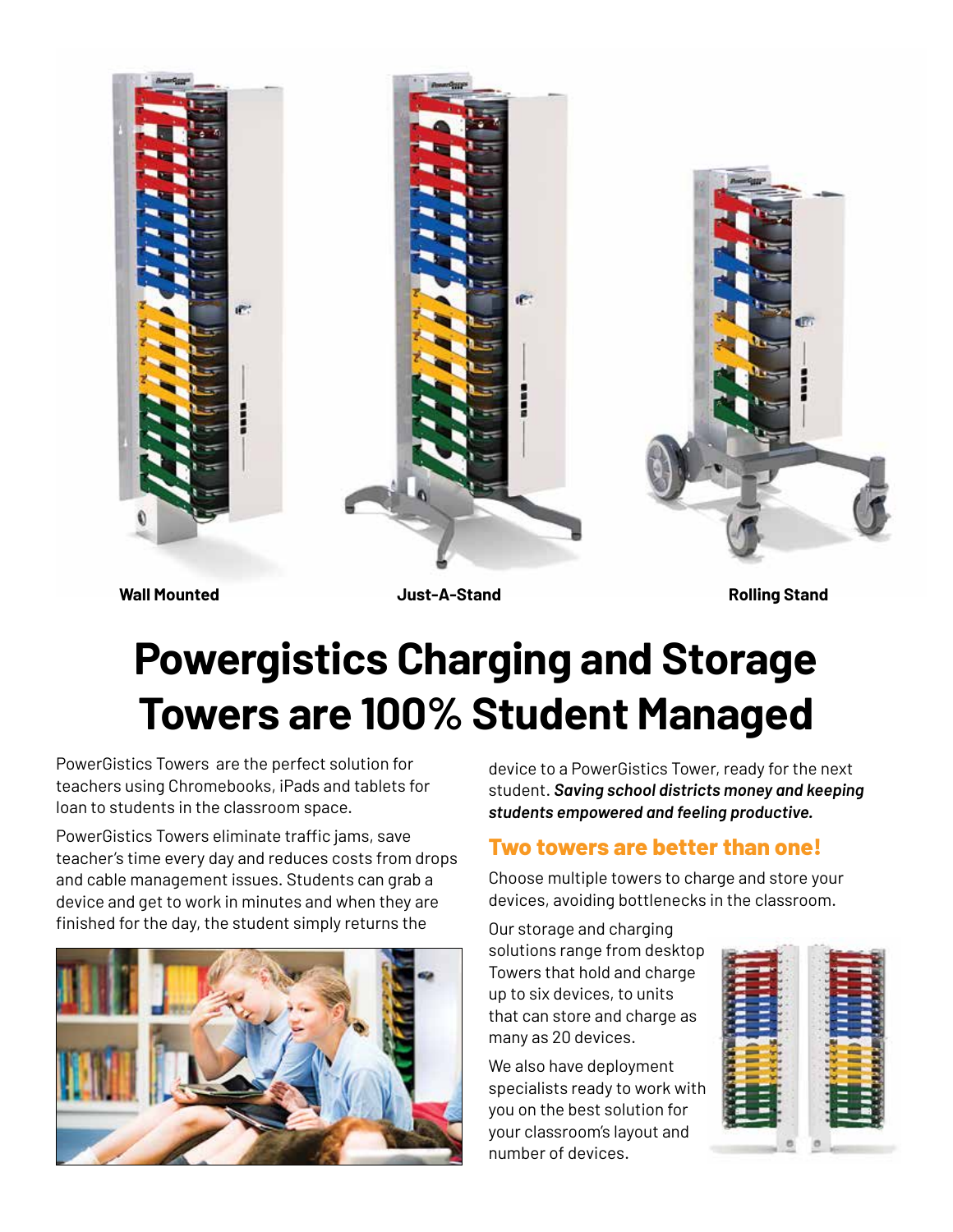

# *Key Features for Academic Results*

- **1. See-Through Asymmetric Door:**  Teachers can see if devices are put away and plugged in from anywhere in the classroom.
- **2. Wireless Updating:** The open design allows for obstruction free updating of devices.



- **3. Small Footprint:** Two of our Towers take up less than half of the square footage of a single cart and look good doing it.
- **4. Versatile Mounting Options:**

Wall mount, stands, or rollers are designed specifically to evolve to your future deployment needs.

- **5. Maintenance Free Cable Management:** Allows students of all ages and abilities to manage all deployment activities. No more lost or stolen cables.
- **6. Coloured Shelves:** The four-colour shelves allow for organized deployment options for team learning. Custom colours are also available to match school colours.
- **7. Plastic Free Aluminum Construction:** Lightweight, powder coated, aircraft grade aluminum provides a natural heat sink that increases device longevity.

| <b>PRODUCT</b><br><b>COMPARISON</b>  | Carts | <b>TOWER SERIES</b> |
|--------------------------------------|-------|---------------------|
| <b>Small footprint</b>               | No    | <b>YES</b>          |
| <b>Scalable</b>                      | No    | <b>YES</b>          |
| <b>Multiple</b><br>mounting options  | No    | <b>YES</b>          |
| Open concept                         | No    | <b>YES</b>          |
| Maintenance free<br>cable management | No    | YES                 |

\*Stands sold separately, Roller not available for TOWER20 Series.

**Call Now +44 (0) 1252 978 392**  $\angle$  **<b>PawerGistics**  $\angle$  **C** chrome enterprise Partner

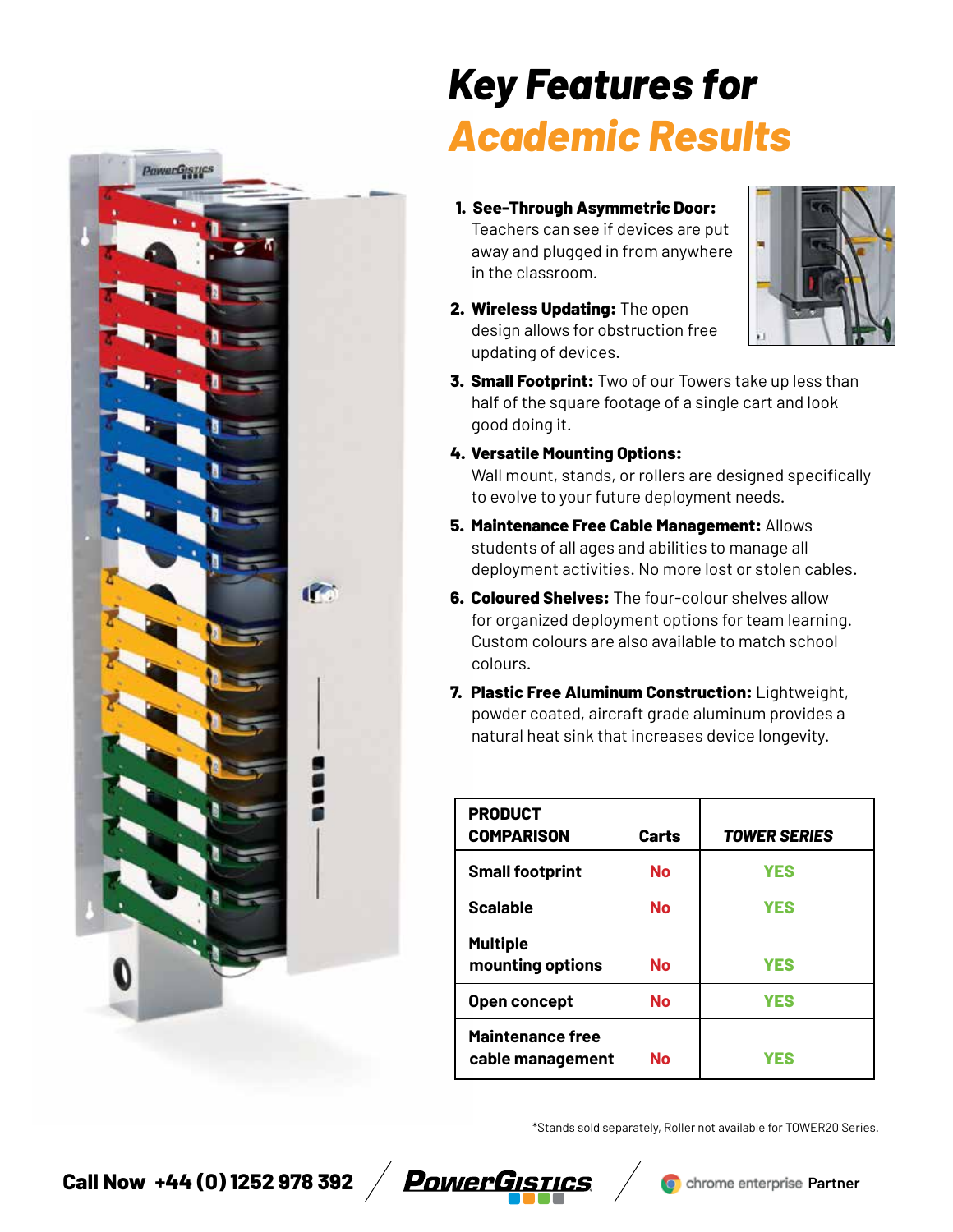# *TOWER8*

### **TECH SPECS – Model #: 9T08110**

8 shelf wall mounted Tower for standard tablets to 11.6" / 29.46 cm devices with keyed locking door.

**Maximum device dimensions** 8.7" x 12" x 1.75" 22. cm x 30.48 cm x 4.45 cm

**TOWER DIMENSIONS:** H 37.25" W 10.25" D 17.50" H 94.62cm W 28.58 cm D 50.8 cm **Power Supply:** 15A / 120V Cord Length: 10' / 3.05 m

# *TOWER8PLUS*

**TECH SPECS – Model #: 9T08140** 8 shelf wall mounted Tower for standard tablets to 14" / 35.56 cm devices with keyed locking door.

**Maximum device dimensions** 9.8" x 14.8" x 1.75" 24.892 cm x 37.592 cm x 4.445 cm

**TOWER DIMENSIONS:** H 37.25" W 11.25" D 20.00" H 94.62cm W 28.58cm D 50.80cm **Power Supply:** 15A / 120V Cord Length: 10' / 3.05 m

#### *TOWER8PLUS USB* **For Chromebooks and tablets**

#### **TECH SPECS – Model #: 9T0814USB**

8 shelf wall mounted Tower for Chromebooks and tablets up to 14" / 35.56 cm. USB PDU and 8 USB to USB-C cords included.

#### **Maximum device dimensions**

9.8" x 14.8" x 1.75" 24.89 cm x 37.59 cm x 4.45 cm

**TOWER DIMENSIONS:** H 37.25" W 11.25" D 20.00" H 94.62 cm W 28.58 cm D 50.80 cm

#### **Power Supply:**

100 - 250 VAC 50/60 Hz. Output of 2.1A per port for sleep and charge. For devices with maximum power supply of 45W or less. Cord Length: 10' / 3.05 m

# *TOWER12PLUS USB*

# **For Chromebooks and tablets**

### **TECH SPECS – Model #: 9T1214USB**

12 shelf wall mounted Tower for Chromebooks and tablets up to 14" / 35.56 cm. USB PDU and 8 USB to USB-C cords included.

**Maximum device dimensions** 9.8" x 14.8" x 1.75" 24.89 cm x 37.59 cm x 4.45 cm

**TOWER DIMENSIONS:**

H 51.50" W 11.25" D 20.00" H 130.81 cm W 28.58 cm D 50.80 cm

#### **Power Supply:**

100 - 250 VAC 50/60 Hz. Output of 2.1A per port for sleep and charge. For devices with maximum power supply of 45W or less. Cord Length: 10' / 3.05 m

# *TOWER16PLUS USB*

# **For Chromebooks and tablets**

**TECH SPECS – Model #: 9T1614USB** 16 shelf wall mounted Tower for Chromebooks and tablets up to 14" / 35.56 cm. USB PDU and 8 USB to USB-C cords included.

**Maximum device dimensions** 9.8" x 14.8" x 1.75" 24.89 cm x 37.59 cm x 4.45 cm

**TOWER DIMENSIONS:** H 51.50" W 11.25" D 20.00" 130.81 cm 28.58 cm 50.80 cm

#### **Power Supply:**

100 - 250 VAC 50/60 Hz. Output of 2.1A per port for sleep and charge. For devices with maximum power supply of 45W or less. Cord Length: 10' / 3.05 m

#### *TOWER20PLUS USB* **For Chromebooks and tablets**

### **TECH SPECS – Model #: 9T2014USB**

20 shelf wall mounted Tower for Chromebooks and tablets up to 14" / 35.56 cm. USB PDU and 8 USB to USB-C cords included.

**Maximum device dimensions** 9.8" x 14.8" x 1.75"

24.89 cm x 37.59 cm x 4.45 cm **TOWER DIMENSIONS:**

H 59.00" x W 11.25" x D 22.00" 149.86 cm x 28.58 cm x 55.88 cm

#### **Power Supply:**

100 - 250 VAC 50/60 Hz. Output of 2.1A per port for sleep and charge. For devices with maximum power supply of 45W or less. Cord Length: 10' / 3.05 m









# *TOWER12*

#### **TECH SPECS** – **Model #: 9T12110**

12 shelf wall mounted Tower for standard tablets to 11.6" / 29.46 cm devices with keyed locking door.

#### **Maximum device dimensions**

8.7" x 12" x 1.75" 22.1 cm x 30.48 cm x 4.44 cm

**TOWER DIMENSIONS:** H 51.50" W 10.25" D 17.50" H 130.81 cm W 26.04 cm D 44.45 cm

**Power Supply:** 15A / 120V Cord Length: 10' / 3.05 m

# *TOWER16*

**TECH SPECS** – **Model #: 9T16110**

16 shelf wall mounted Tower for standard tablets to 11.6" / 29.464 cm devices with keyed locking door.

**Maximum device dimensions** L 8.7" x W 12" X H 1.75" 22. cm x 30.48 cm x 4.45 cm

**TOWER DIMENSIONS:** H 51.50" W 10.25" D 17.50" H 130.81 cm W 26.04 cm D 44.45 cm **Power Supply:** 

15A / 120V Cord Length: 10' / 3.05 m

# *TOWER20*

### **TECH SPECS** – **Model #: 9T20110**

20 shelf wall mounted Tower for standard tablets to 11.6" / 29.464 cm devices with keyed locking door.

**Maximum device dimensions** L 8.7" x W 12" X H 1.75" 22.1 cm x 30.48 cm x 4.45 cm

**TOWER DIMENSIONS:** H 59.00" W 10.25" D 19.50" 149.86 cm x 26.04 cm x 49.53 cm

**Power Supply:**  15A / 120V Cord Length: 10' / 3.05 m

# *TOWER12PLUS*

**TECH SPECS** – **Model #: 9T12140** 12 shelf wall mounted Tower for standard tablets to 14" / 35.56cm devices with keyed locking door.

**Maximum device dimensions** 9.8" x 14.8" x 1.75" 24.89 cm x 37.59 cm x 4.45 cm

**TOWER DIMENSIONS:** H 51.50" W 11.25" D 20.00" H 130.81 cm W 28.58 cm D 50.80 cm **Power Supply:** 15A / 120V

Cord Length: 10' / 3.05 m

# *TOWER16PLUS*

**TECH SPECS** – **Model #: 9T16140** 16 shelf wall mounted Tower for standard tablets to 14" / 35.56 cm devices with keyed locking door.

**Maximum device dimensions** 9.8" x 14.8" x 1.75" 24.89 cm x 37.59 cm x 4.45 cm

**TOWER DIMENSIONS:** H 51.50" W 11.25" D 20.00" H 130.81 cm W 28.58 cm D 50.80 cm **Power Supply:**  15A / 120V

standard tablets to 14" / 35.56 cm devices with keyed locking door.

H 59.00" W 11.25" D 22.00" H 149.86 cm W 28.58 cm D 55.88 cm **Power Supply:**  15A / 120V Cord Length: 10' / 3.05 m

**TECH SPECS** – **Model #: 9T20140** 20 shelf wall mounted Tower for

Cord Length: 10' / 3.05 m

*TOWER20PLUS*

**Maximum device dimensions** 9.8"L x 14.8"W x 1.75"H 24.1 cm x 37.59 cm x 4.45 cm

**TOWER DIMENSIONS:**